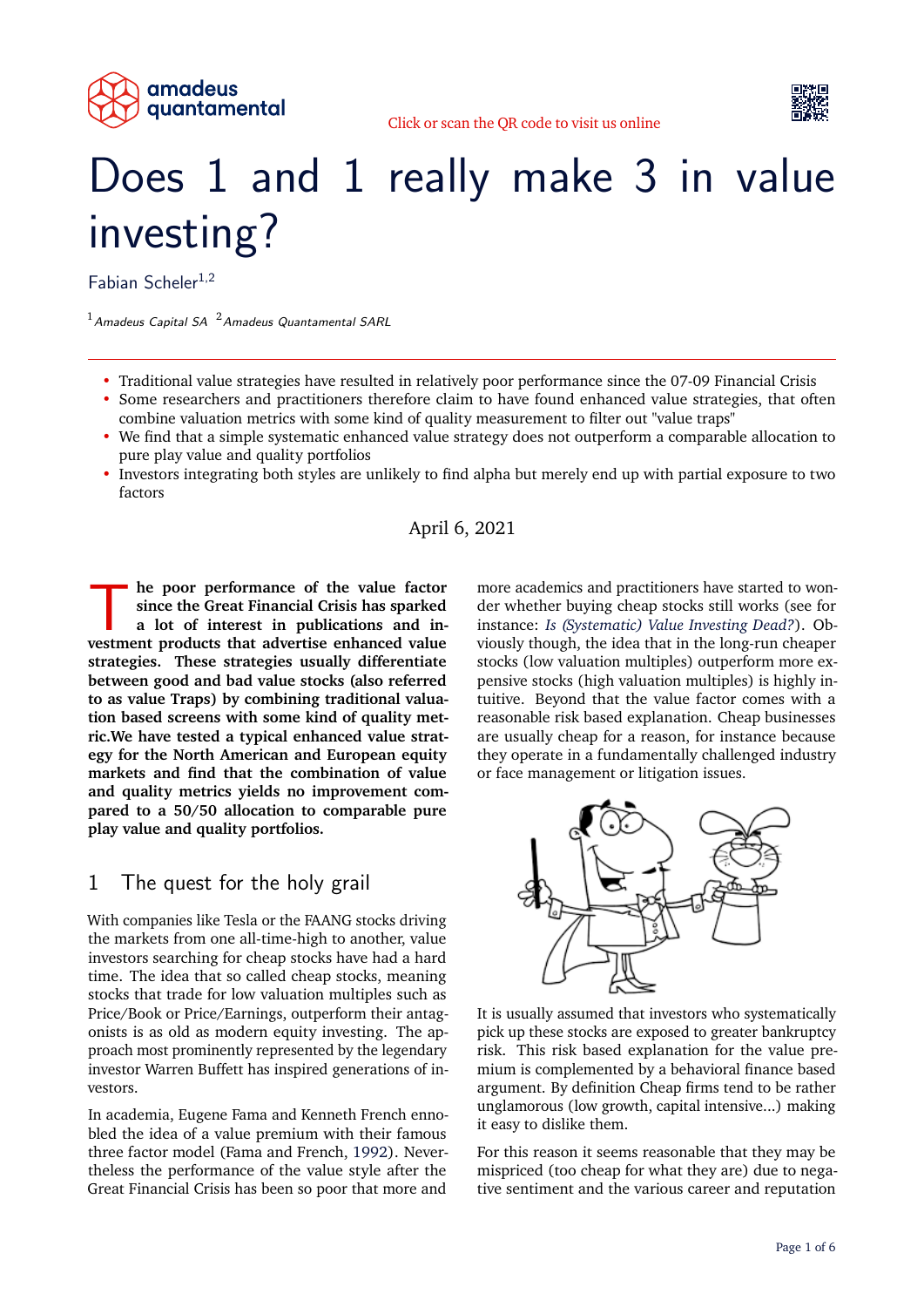risks investors who buy them face. Researchers trying to "save" the value factor have therefore focused on two approaches to enhance the strategy.

- One approach focuses on the measurement of value. It assumes that traditional value metrics, especially the Price/Book multiple, may not adequately reflect the value factor anymore. This is supported by the notion that the large tech firms despite of their rapid growth and high profitability tend to report relatively low book values since their value consists of immaterial items such as brand names and data. Furthermore it is argued that the important network effects in tech lead to natural monopolies resulting in higher growth and margins that traditional value investors tend to underestimate. According to this school of thoughts, investors should therefore focus on the development of valuation metrics that better reflect the value of modern businesses. This can for instance be strategies that emphasize forward looking metrics that reflect future growth or earnings and cashflow based multiples as well as Price/Book multiples based on adjusted book value that tries to capture immaterial assets. Stephan Kessler, [2019](#page-5-3) for instance analysed this topic extensively by testing more than 3000 strategies based on differently configured value metrics and found significant differences in performance including rather poor results for the popular Price/Book multiple.
- Another school of thought attempts to design better value strategies by differentiating between "good" and "bad" value stocks or stocks that are justifiably cheap because they are fundamentally challenged (value traps) and stocks that are exaggeratedly cheap. Even one of the fathers of value Investing, Benjamin Graham, noted that investors in search for cheap stocks risk buying into dying businesses that look cheap but in fact are still to expensive given their dire outlook (Klerck, [2020\)](#page-5-4). The solution is usually assumed to be a combination of value metrics with some kind of quality indicator. Advocates of such enhanced value strategies assume for instance that struggling firms that however are still profitable and have low financial leverage are more likely to survive dry spells and make a comeback at some point in time. This idea forms the basis of a wide range of more or less famous enhanced value strategies such as Joel Greenblatt's "Magic Formula".

# 2 Testing enhanced value

In this paper we are focusing on the second approach. For this we have tested and compared the performance of 8 distinct strategies on firms in Western Europe

and the US. While many researchers have focused on the comparison between simple value portfolios and a combination of quality and value (see for instance *[Good versus Bad Value Stocks](#page-5-5)*), we also analyse how the integrated value/quality portfolio compares to a pure play quality approach.

#### 2.1 Study design

| Portfolios             |                           |  |
|------------------------|---------------------------|--|
| Best                   | Worst                     |  |
| Value                  | Expensive                 |  |
| High quality           | Low quality               |  |
| Value $+$ High quality | Expensive $+$ Low quality |  |
| Value $+$ Low quality  | Expensive + High quality  |  |

**Table 1:** *Portfolios formed on value and quality metrics*

In this context we define value as an equal weighted mix of Earnings Yield (the reverse of Price/Earnings) and Free Cashflow Yield (the reverse of Price/Free Cashflow). This takes into consideration some of the findings of Stephan Kessler, [2019](#page-5-3) that favor earnings and cashflow based metrics. We note the fundamental flaws of Price/Book multiples and therefore sustain from using it.

We define quality as a mixture of high EBIT margin (EBIT/Sales) and low financial leverage (defined as Debt/Equity). To obtain tradable portfolios, we exclude all stocks with a market cap of less than EUR 1bn as well as all stocks with a share price of less than EUR 1 and a 30 day average trading volume of less than 0.5m shares. Furthermore we form two distinct samples based on firms incorporated in North America and Western Europe thus resulting in 16 portfolios. Stocks are ranked sequentially and excluded according to the value and quality metrics in a way that results in portfolios of approximately 200 stocks as of today and still about 100 in the year 2000.

The size of our factor portfolios is thus comparable to that of a usual portfolio run by a systematic investor. By testing roughly equally sized portfolios we also ensure greater comparability especially with respect to observed risk. To maintain approximately equal portfolio

| Selected percentiles/cutoff values |               |               |
|------------------------------------|---------------|---------------|
| Approach                           | Europe        | North America |
| 1 Step                             | 25%           | 10%           |
| 2 Step                             | 50% each step | 35% each step |

**Table 2:** *Portfolio top respectively bottom cutoff percentiles*

size across all 8 strategies and both regions we selected the following cutoff percentiles. All portfolios are equal weighted and rebalanced on a monthly basis. We note that this results in high turnovers which investors in practice will try to avoid. We also disregard transaction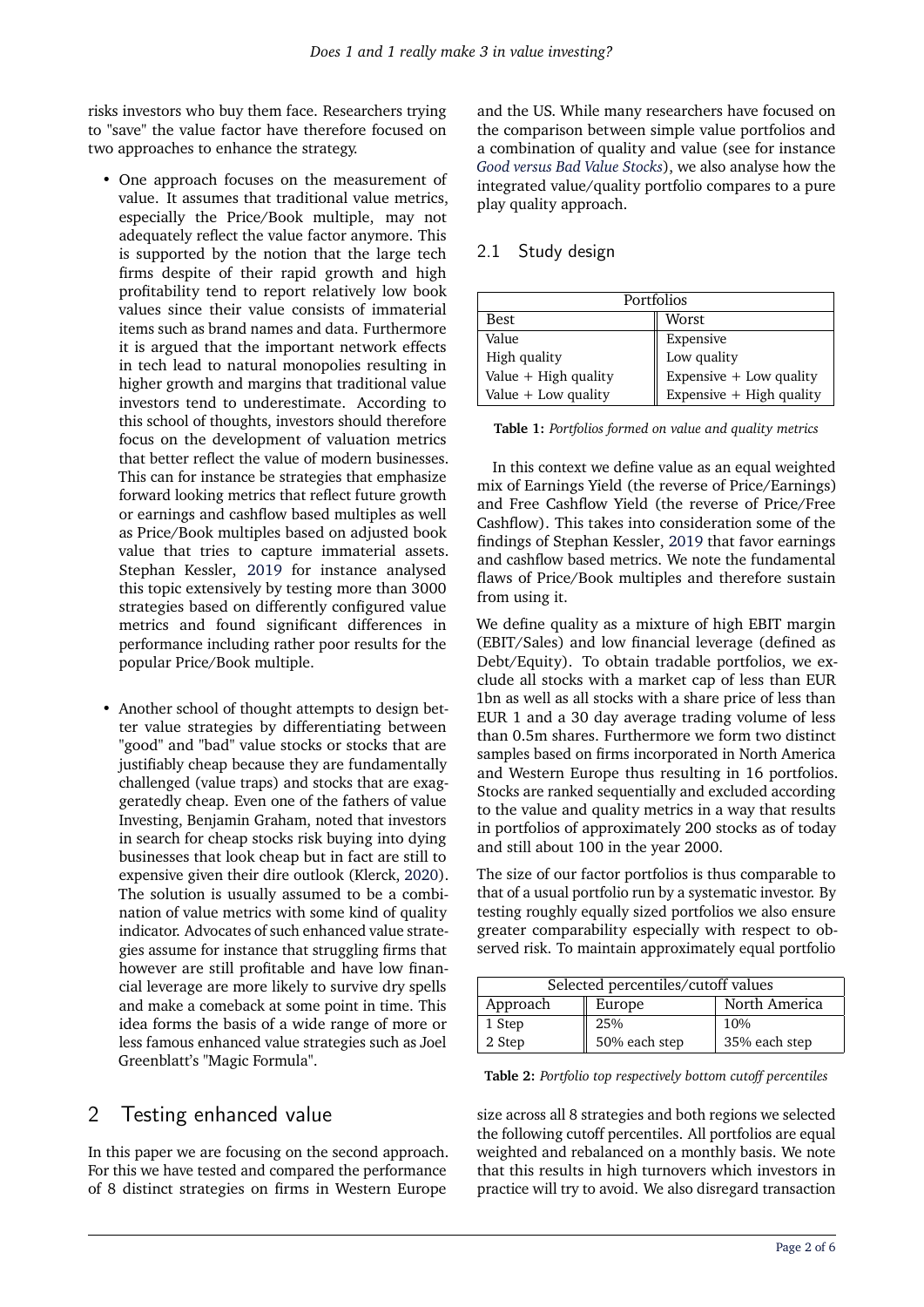cost. This means for the simple value and quality portfolios (Value, Expensive, High Quality, Low Quality) we use the top, respectively bottom ranked 10% of stocks in North America. For the comparable European portfolios we use the top, respectively bottom 25% of European stocks. For the integrated value/quality portfolios (Value & High Quality, Value & Low Quality, Expensive High Quality, Expensive & Low Quality) we use a two step process that, in each step, selects the stocks that fall into the top, respectively bottom 35% range in North America. For the comparable European portfolios we use the top, respectively bottom 50% of European stocks.

<span id="page-2-0"></span>



**Figure 1:** *Number of stocks in universe Source: Bloomberg, Amadeus Quantamental*

The cutoff values are thus more restrictive for North America than for Western Europe due to the higher number of stocks in this region. Figure [1](#page-2-0) shows the number of stocks that fulfill the minimum requirements concerning market capitalization, share price and turnover and that are thus included in the universe.

#### 2.2 Portfolio Performance

Figure [2](#page-2-1) and Figure [3](#page-2-2) summarize the cumulative performance of the European and North American portfolios formed on the selected value, quality and combined metrics. The charts clearly show why so many investors still get excited about the value factor.

<span id="page-2-1"></span>

**Figure 2:** *Cumulative return Western Europe Source: Bloomberg, Amadeus Quantamental*

<span id="page-2-2"></span>

*Source: Bloomberg, Amadeus Quantamental*

Since 2000, which admittedly marks the height of the Dot-Com bubble, value stocks have performed remarkably well. A comparison with the performance of the respective universe (Figure [4](#page-2-3) and Figure [5\)](#page-2-4) also highlights though that the performance of the factor has experienced large swings with phases of strong outperformance being followed by painful periods of heavy underperformance. Interestingly, while our pure play quality portfolio has clearly outperformed the universe in Western Europe, this is not the case in the US.

<span id="page-2-3"></span>

**Figure 4:** *Relative return Western Europe Source: Bloomberg, Amadeus Quantamental*

<span id="page-2-4"></span>

**Figure 5:** *Relative return North America Source: Bloomberg, Amadeus Quantamental*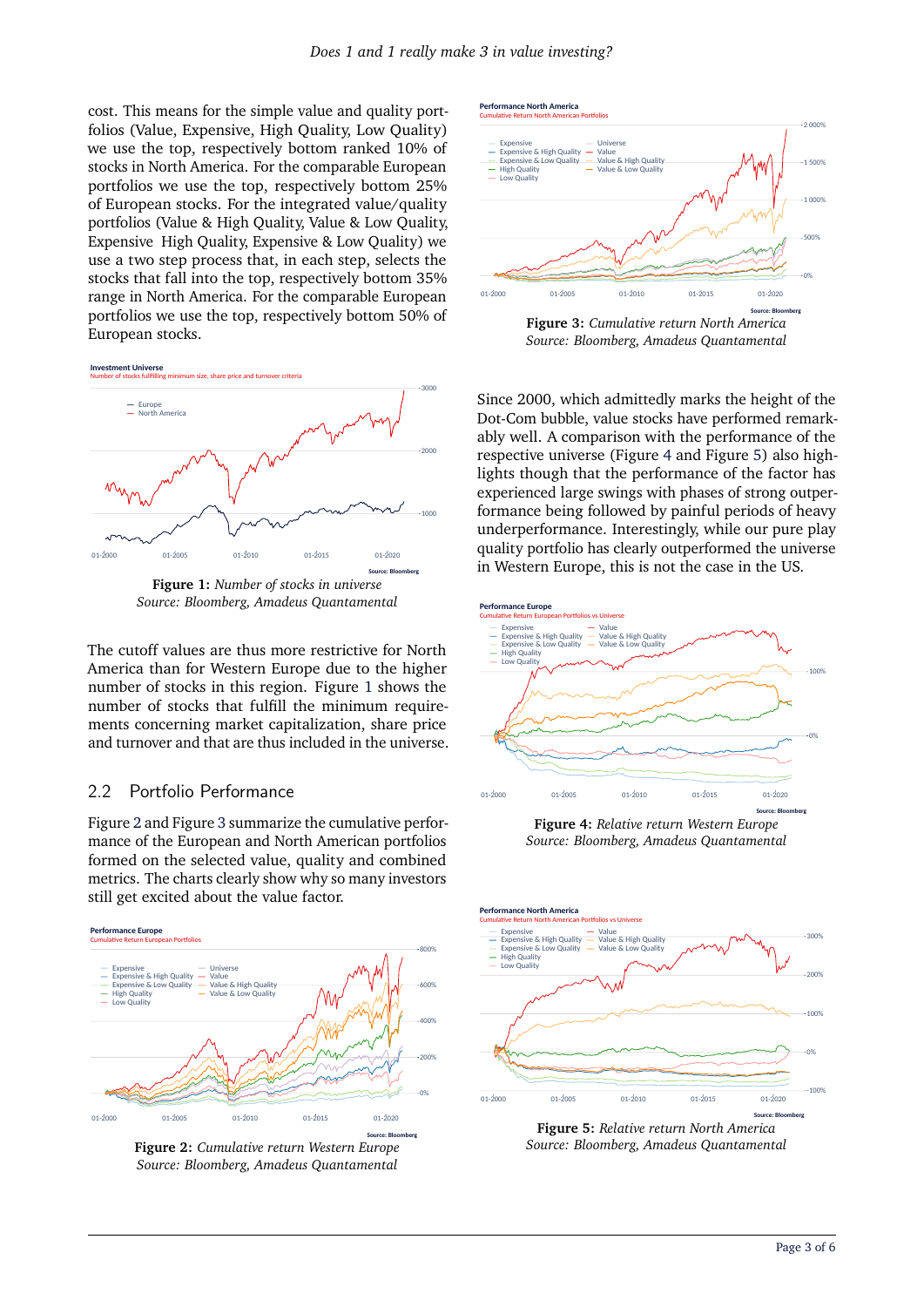#### 2.3 A word about risk

Figure [6](#page-3-0) and Figure [7](#page-3-1) report average risk over the covered sample period. We measure portfolio risk as the standard deviation of total portfolio return. Not surprisingly we find that the High quality portfolios (higher margin and lower debt) are less volatile than the lower quality portfolios. This is the case in the US as well as in Europe.

We also find that the integrated value high quality portfolio is less risky than the pure play value portfolio. This confirms that investors can indeed reduce risk by adding quality metrics to their value screens. For the North American sample the integrated value High quality even shows lower average risk than the pure play quality portfolio. The antagonist of the pure play value portfolio (Expensive) scores poorly not only interms of returns but also in terms of risk across both regions.

<span id="page-3-0"></span>

**Source: Bloomberg Figure 6:** *Average annualized standard deviation of returns Europe*

*Source: Bloomberg, Amadeus Quantamental*

<span id="page-3-1"></span>

**Figure 7:** *Average annualized standard deviation of returns Source: Bloomberg, Amadeus Quantamental*

# 3 Mixing betas does not create alpha

Our tests confirm that a combination of value and quality has brought strong performance and a lower risk than a pure play value approach. This could indeed indicate, what many researchers claim, that by systematically filtering value stocks for High quality, investors

manage to filter out so called value traps and end up with superior portfolios. However, we go one step further and compare the performance of our integrated value High quality portfolios with the performance of a 50/50 allocation to the pure play value and the pure play quality portfolio (referred to as the mixed portfolio). The results are reported in Figure [8](#page-3-2) and Figure [9.](#page-3-3) In both regions we observe a remarkably high correlation between both approaches. In the US, the mixed approach actually outperformed the integrated portfolio.

<span id="page-3-2"></span>



**Source: Bloomberg Figure 8:** *Mixed vs Integrated Europe - "Mixed" means 50% pure play value 50% pure play high quality Source: Bloomberg, Amadeus Quantamental*

<span id="page-3-3"></span>

**Figure 9:** *Mixed vs Integrated North America - "Mixed" means 50% pure play value 50% pure play high quality Source: Bloomberg, Amadeus Quantamental*

In other words it doesn't matter whether an investor applies a quality filter to a value screen or separately buys the cheapest and the highest quality stocks. In both cases the output is a Multi-Factor portfolio that provides partial exposure to both styles. Aside from benefiting from the lower volatility of defensive quality stocks, this Multi-Factor portfolio tends to be less risky because of diversification across the two factors.

However, if the integration of value quality was some kind of "Magic Formula" that effectively filters out value traps we would expect it to outperform the mixed portfolio which means to generate alpha. The reality is disillusioning. Adding the quality filter to the value strategy does not generate superior performance but merely dilutes the value strategy.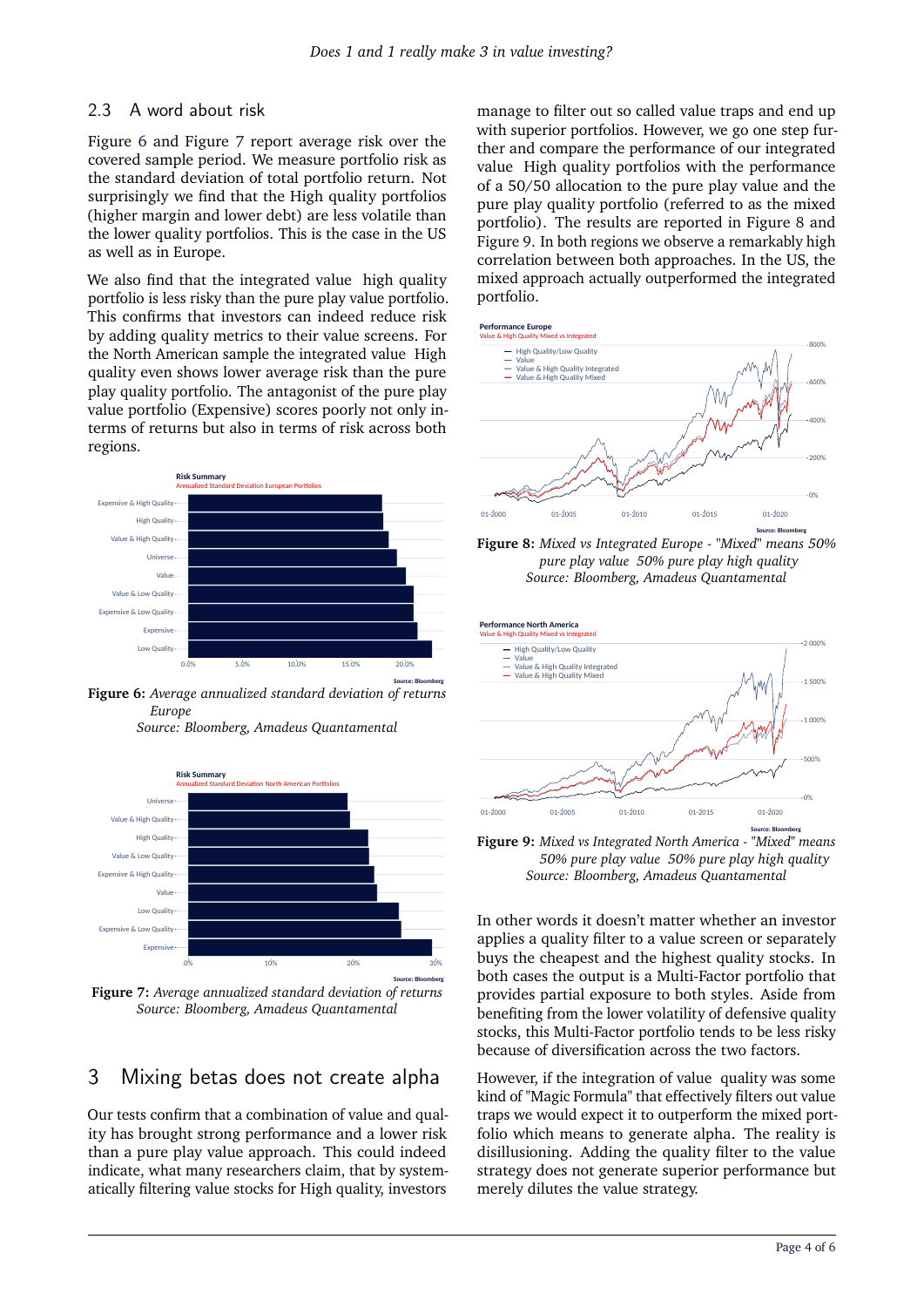# 4 Conclusion - diversification benefits but no magic

We have analyzed whether the addition of quality metrics to a value screen results in superior risk adjusted returns. For this we have tested the performance of 8 distinct value, quality and integrated value/quality portfolios formed on North American and European stocks. While we can confirm that the integration of quality in a value strategy results in lower risk, we also find that this integrated approach does not outperform a mixed approach that separately allocates to pure play value and quality portfolios. This indicates that the integration of value and quality metrics does not result in alpha generation but merely provides the investor with exposure to a different set of style betas.

Obviously such a Multi-Factor strategy can dominate single factor approaches mainly due to diversification benefits - or let's say  $1+1$  can make 2.5. Our results are in-line with the findings of David Blitz from Robeco who shows that there is no clear domination between mixed and integrated approaches to factor investing (*[Mixed versus integrated multi-factor portfolios](#page-5-6)*). Investors may prefer one approach over the other depending on various factors such as their IT and trading systems. For a stock picking investor, an integrated approach may be easier to implement. It is also more viable as a pre-screening tool for more fundamentals driven investors. On the other hand, market participants who seek factor exposures through ETFs or attempt to time their factor bets are likely to prefer a more flexible mixed strategy.

Most importantly we find that investors should be very cautious in regard to (often expensive) "magic formula" products that claim to have discovered superior, alpha generating value strategies.